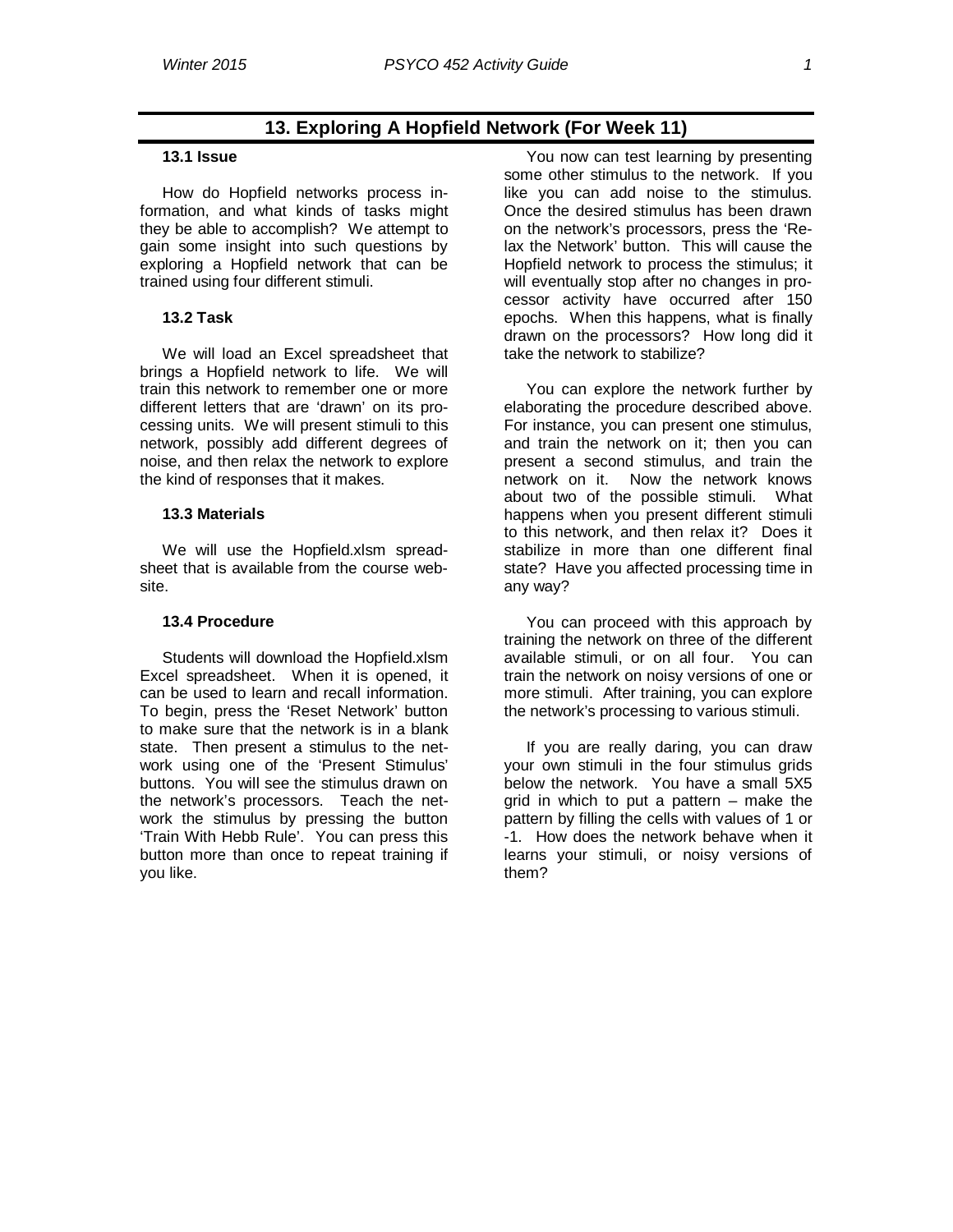# **14. Mental Rotation With A Hopfield Network (For Week 11)**

## **14.1 Issue**

Unlike many of the artificial neural networks that we have studied this term, Hopfield networks generate response latencies for free. In other words, the number of iterations required for a network to stabilize can be taken to be analogous to reaction time. So, it might be possible to use a Hopfield network to model cognitive tasks for which reaction time is the key dependent measure

## **14.2 Task**

We will load an Excel spreadsheet that brings a Hopfield network to life. We will train this network on a stimulus in one orientation, and then present stimuli in various orientations to it. How long does it take the network to rate the stimulus into an upright orientation?

One famous use of reaction time can be found in Shepard and Metlzer's study of mental rotation. They had subjects perform a same-different judgment about stimulus pairs; in order to make this judgment subjects had to mentally rotate one of the stimuli into the same orientation as the other.



Shepard and Metzler measured how long it took their subjects to make their judgments, and plotted this as a function of the angular disparity between the two images. In one of the most famous results in experimental cognitive psychology they found a linear relationship between the independent and the dependent measure, which is illustrated below.

We won't use a Hopfield network to bring their experiment to life. However, we will explore the possibility of using this kind of network to model mental rotation by training it on stimuli in one orientation, and then presenting it stimuli in different orientations. How long does it take for the network to rotate the various stimuli? Is this related in any systematic way to angular disparity? Is the network performing mental rotation? If not, then what are the implications of this kind of simulation?



Fig. 2. Mean reaction times to two perspective line drawings portraying objects of the same three-dimensional shape. Times are plotted as a function of angular difference in portrayed orientation: (A) for pairs differing by a rotation in the picture plane only; and (B) for pairs differing by a rotation in depth. (The centers of the circles indicate the means and, when they extend far enough to show outside these circles, the vertical bars around each circle indicate a conservative estimate of the standard error of that mean based on the distribution of the eight component means contributed by the individual subjects.)